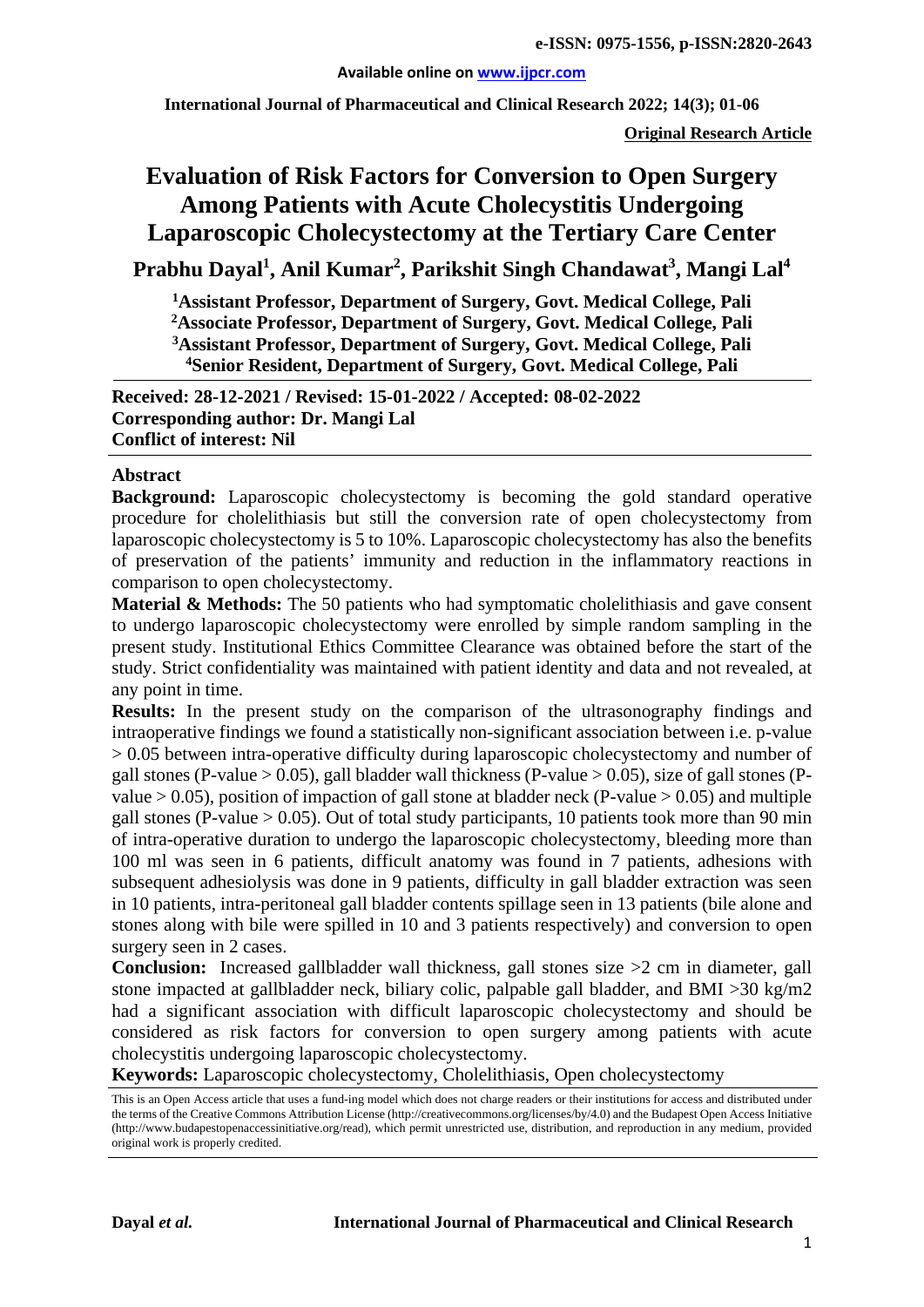## **Introduction**

The incidence of gallstones is rare in the early two decades of life but it's gradually rising after the second decade of life and reaches its peak frequency after 50 years of life[1]. The prevalence is four times more among females than males. The estimated prevalence of cholelithiasis is approximately around 15% in our country, and the conversion rate from asymptomatic patients to symptomatic patients is approximately around 1-2% who required cholecystectomy as an intervention every year[2]. Cholelithiasis is among the commonest biliary pathology which required surgical intervention. A conference conducted by the national institute of health in the year 1992 had been focused on safe and effective treatment measures for symptomatic patients of cholelithiasis[3].

Nowadays laparoscopic cholecystectomy is widely and commonly performed and as well as the gold standard operative procedure for symptomatic cholelithiasis[4]. The benefits of laparoscopic cholecystectomy against the traditional open cholecystectomy are well documented and supported by various studies. In laparoscopic cholecystectomy there is better recovery of bowel functions, comparatively less postoperative pain, shorter duration of hospital stay, earlier return to normal life, informed cosmesis, and decreased the overall economic burden[5]. In our country since radiological investigations are readily available among higher treatment centers or even referral centers, hence laparoscopic cholecystectomy is performed commonly and provides a big coverage area across the country[6].

Laparoscopic cholecystectomy is becoming the gold standard operative procedure for cholelithiasis but still, the conversion rate of open cholecystectomy from laparoscopic cholecystectomy is 5 to 10% [7]. Laparoscopic cholecystectomy has also the

benefits of preservation of the patients' immunity and reduction in the inflammatory reactions in comparison to open cholecystectomy. There was also the very little incidence of postoperative infections reported among previous studies[8]. Therefore, it is mandatory to evaluate the risk factors that predict the conversion to open surgery among patients with acute cholecystitis undergoing laparoscopic cholecystectomy. Hence the present study was conducted to assess the predictive factors responsible for the conversion to open surgery among patients with acute cholecystitis undergoing laparoscopic cholecystectomy at our tertiary care center.

### **Materials & Methods**

The present was a prospective and crosssectional study conducted at the department of general surgery of our tertiary care center. The study duration was of one year, from June 2018 to July 2019. The sample size was calculated from the epi info software version 7.0 at the acceptable margin of error of 10% and confidence interval of 95% with the 90% power of the study. The calculated sample size was 50 which also includes a loss to follow-up cases. The patients who had symptomatic cholelithiasis and gave consent to undergo laparoscopic cholecystectomy were enrolled by simple random sampling in the present study. Institutional Ethics Committee Clearance was obtained before the start of the study and written and informed consent for the procedure was obtained from all the patients. Strict confidentiality was maintained with patient identity and data and not revealed, at any point in time. All the patients were subjected to a pretested proforma and socio-demographic data were recorded along with detailed general physical and clinical examination. Patients who had choledocholithiasis, Patients who had surgical jaundice or any contraindication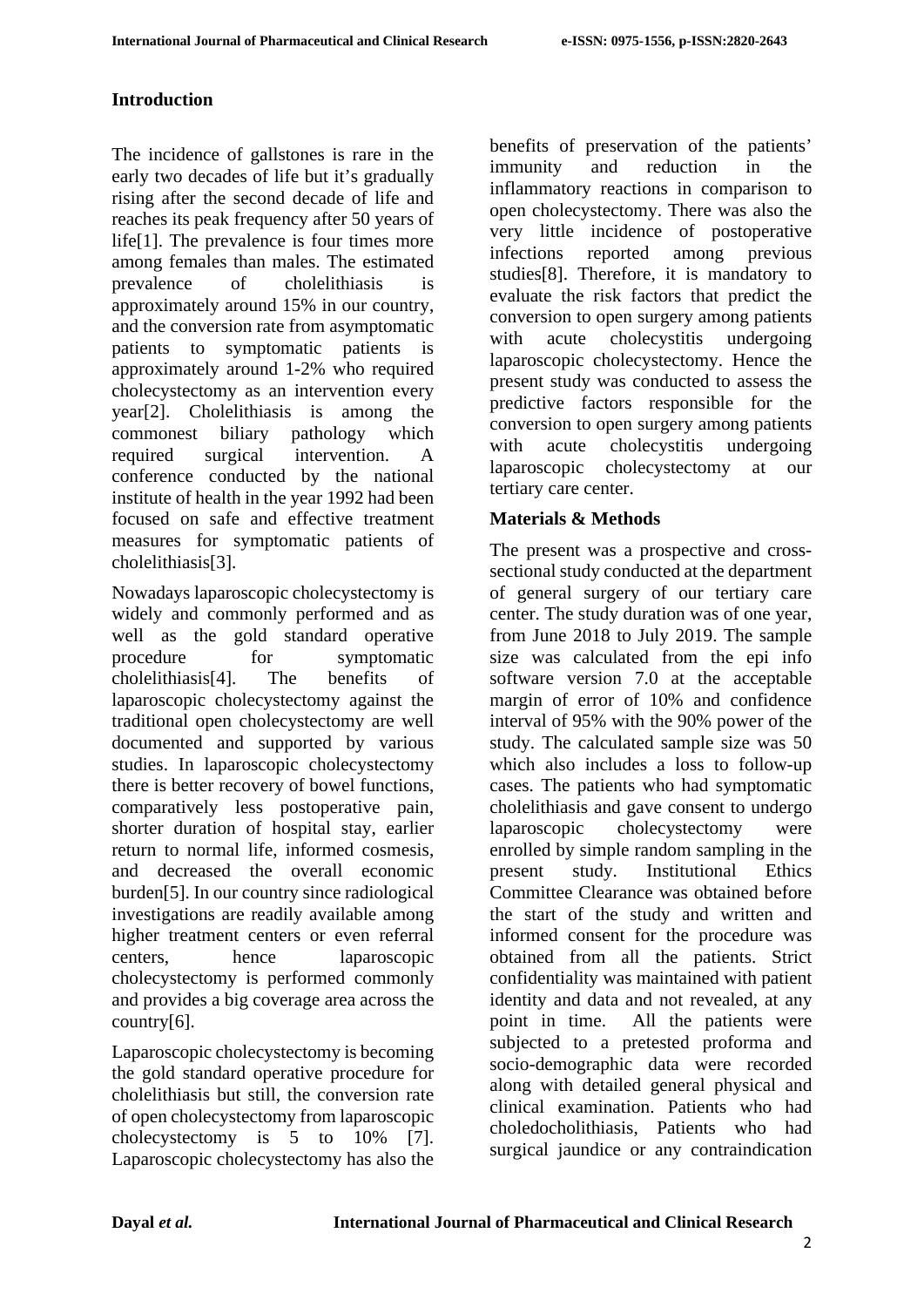for general anesthesia were excluded from the present study.

The study participants were evaluated by investigations before the laparoscopic cholecystectomy and CBC, LFT, KFT, blood sugar, serum electrolytes, coagulation profile, ECG, chest x-ray, and USG abdomen were carried out. History of biliary colic, lump in right hypochondrium, gallbladder wall thickness (≥3mm versus  $\leq$ 3mm), size ( $\leq$ 2 cm versus  $\geq$ 2 cm), and numbers of stones with their location were recorded. Intra-operative recording of the difficulty was done in each case. The criteria for operative difficulty were insertion of veress needle to removal of last trocar and cannula (more or less than 90 minutes), anatomy of calot's triangle (clear/unclear), amount of bleeding (mild, moderate or severe), adhesions (partial/dense), spillage of bile or stones in the peritoneal cavity (present/absent) and difficulty in extracting the gallbladder (present/absent). All the data was recorded on a Microsoft Excel spreadsheet and data analysis was done at 10% alpha and 90%

confidence interval using SPSS v22 software. Test of significance was applied on collected and organized data and a pvalue less than 0.05 was considered as a statistically significant association between study variables.

## **Results:**

In the present study, a total of 50 patients undergoing laparoscopic cholecystectomy were enrolled after taking consent. The numbers of male and female patients in our study group were 36 % and 64% respectively. The age distribution in the present was from the youngest to the oldest subject was 17 and 67 years respectively. The most common age group in the present study was 20-40 years and the mean age of study participants was  $31 \pm 4.9$  years. The preoperative factors were recorded and evaluated in the present study. There was no significant association was reported among the age, sex, and history of previous surgery with the intra-operative difficulty during laparoscopic cholecystectomy in the present study. (Table 1)

| Preoperative parameters                    | Number of patients |  |  |
|--------------------------------------------|--------------------|--|--|
| Mean age                                   | $31 \pm 4.9$ years |  |  |
| Females                                    | 64%                |  |  |
| BMI $(>30 \text{ kg/m2})$                  | 38%                |  |  |
| H/O previous abdominal surgery             | 12%                |  |  |
| H/O previous attack of acute cholecystitis | 14%                |  |  |
| Single attack                              | 76%                |  |  |
| Multiple attacks                           | 24%                |  |  |
| $H/O$ biliary colic ( $> 10$ attacks)      | 6%                 |  |  |
| Lump in right hypochondrium                | 4%                 |  |  |
| GB wall thickness $(>3$ mm)                | 22%                |  |  |
| Size of largest stone $(> 2 \text{ cms})$  | 24%                |  |  |
| Impacted stone at the neck of gall bladder | 10%                |  |  |
| Multiple calculi on USG                    | 84%                |  |  |

|  |  | Table 1: preoperative variables wise distribution of study participants. |  |  |  |
|--|--|--------------------------------------------------------------------------|--|--|--|
|--|--|--------------------------------------------------------------------------|--|--|--|

We found a statistically significant association between acute cholecystitis and the intra-operative difficulty during laparoscopic cholecystectomy in the present study and the P-value was less than 0.05. We also found a statistically significant association between multiple episodes of acute cholecystitis and the intra-operative difficulty during laparoscopic cholecystectomy in the present study and the P-value was less than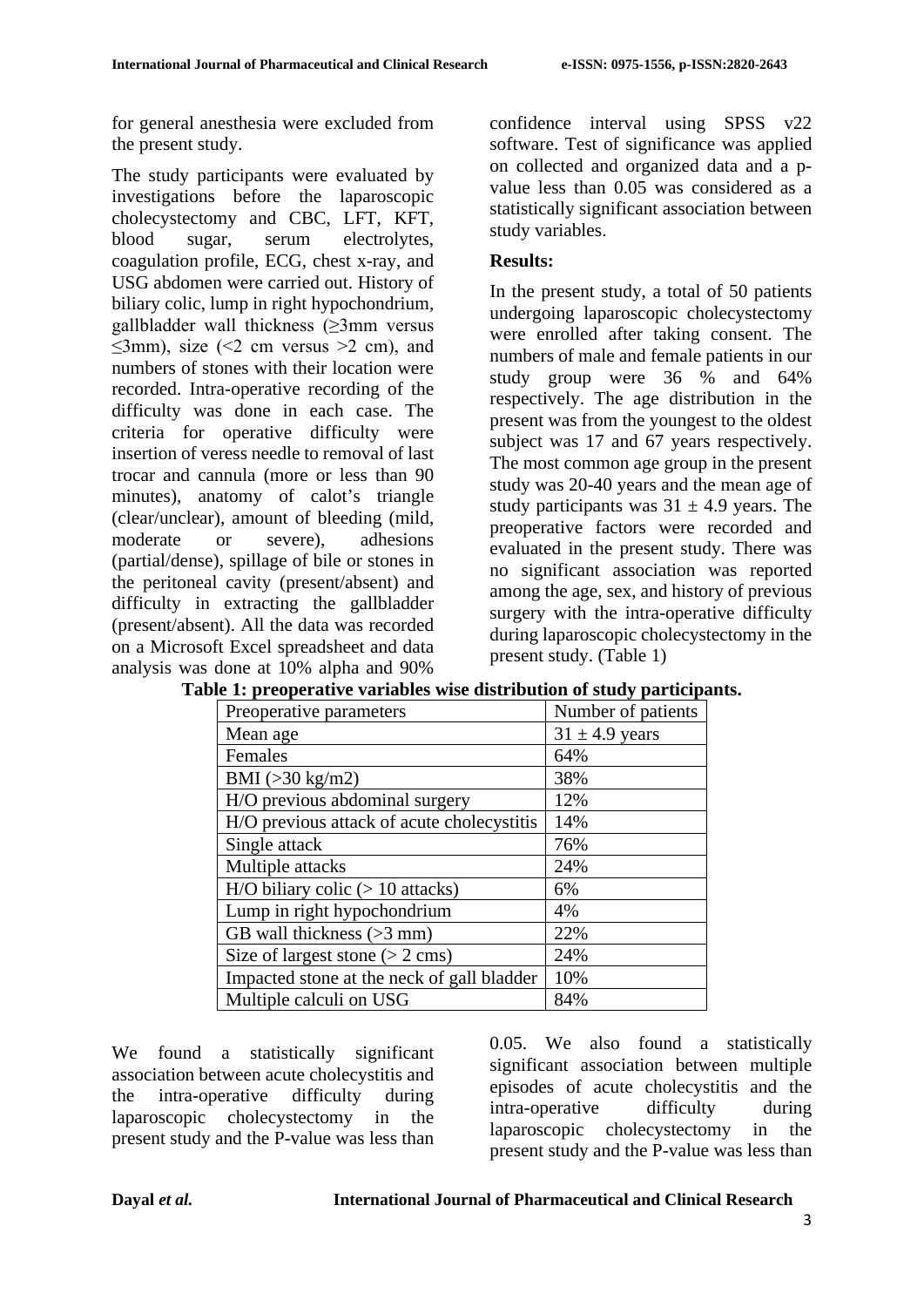0.05. There was no significant association was found for a solitary episode of acute cholecystitis and the intra-operative difficulty during laparoscopic cholecystectomy in the present study (Pvalue  $> 0.05$ ).

| Table 2: Comparison between ultrasonographic findings and intraoperative findings of |  |
|--------------------------------------------------------------------------------------|--|
| the study participants.                                                              |  |

| <b>Findings</b>         |             | <b>Ultrasonographic</b> | <b>Operative</b> | <b>P-value</b> |
|-------------------------|-------------|-------------------------|------------------|----------------|
| Gall bladder wall       | $\geq$ 3 mm | 26%                     | 28%              | > 0.05         |
| thickness               | $<$ 3 mm    | 74%                     | 72%              |                |
| Size of largest calculi | $>2$ cm     | 28%                     | 26%              | > 0.05         |
|                         | $<$ 2 cm    | 72%                     | 74%              |                |
| Location of GB stone    | Impacted    | 14%                     | 16%              | > 0.05         |
|                         | Unimpacted  | 86%                     | 84%              |                |
| Multiple calculi        | Present     | 84%                     | 86%              | > 0.05         |
|                         | Absent      | 16%                     | 14%              |                |

In the present study, we found a statistically significant association between preoperative palpable gall bladder lump and the intra-operative difficulty during laparoscopic cholecystectomy in the present study and the P-value was less than 0.05. We also found a statistically significant association i.e. P-value  $< 0.05$ between intra-operative difficulty during laparoscopic cholecystectomy and biliary colic and BMI of the patient.

In the present study on the comparison of the ultrasonography findings and intraoperative findings, we found a statistically non-significant association between i.e. p-value  $> 0.05$  between intraoperative difficulty during laparoscopic cholecystectomy and number of gall stones (P-value > 0.05), gall bladder wall thickness (P-value  $> 0.05$ ), size of gall stones (P-value  $> 0.05$ ), position of impaction of gall stone at bladder neck (Pvalue  $> 0.05$ ) and multiple gall stones (Pvalue > 0.05). Out of total study participants, 10 patients took more than 90 min of intra-operative duration to undergo the laparoscopic cholecystectomy, bleeding more than 100 ml was seen in 6 patients, difficult anatomy was found in 7 patients, adhesions with subsequent adhesiolysis was done in 9 patients, difficulty in gall bladder extraction was seen in 10 patients, intra-peritoneal gall bladder contents spillage seen in 13 patients (bile alone and stones along with bile were spilled in 10 and 3 patients respectively) and conversion to open surgery seen in 2 cases. (Table 2).

### **Discussion:**

Various differentiating criteria had been reported in previous researches which can predict the factors responsible for difficult laparoscopic cholecystectomy like male sex, old age patients, high BMI, recurrent episodes of acute cholecystitis, contracted gall bladder, and >3mm thick walled gall bladder[9]. Therefore, it is mandatory to evaluate the factors that predict the difficult laparoscopic cholecystectomy. Hence the present study was conducted to assess the predictive factors responsible for difficult laparoscopic cholecystectomy. In the present study, a total of 50 patients undergoing laparoscopic cholecystectomy were selected after taking consent. The response rate was 100% and there was no dropout in the present study.

The numbers of male and female patients in our study group were 36 % and 64% respectively. The age distribution in the present was from the youngest to the oldest subject was 17 and 67 years respectively. The most common age group in the present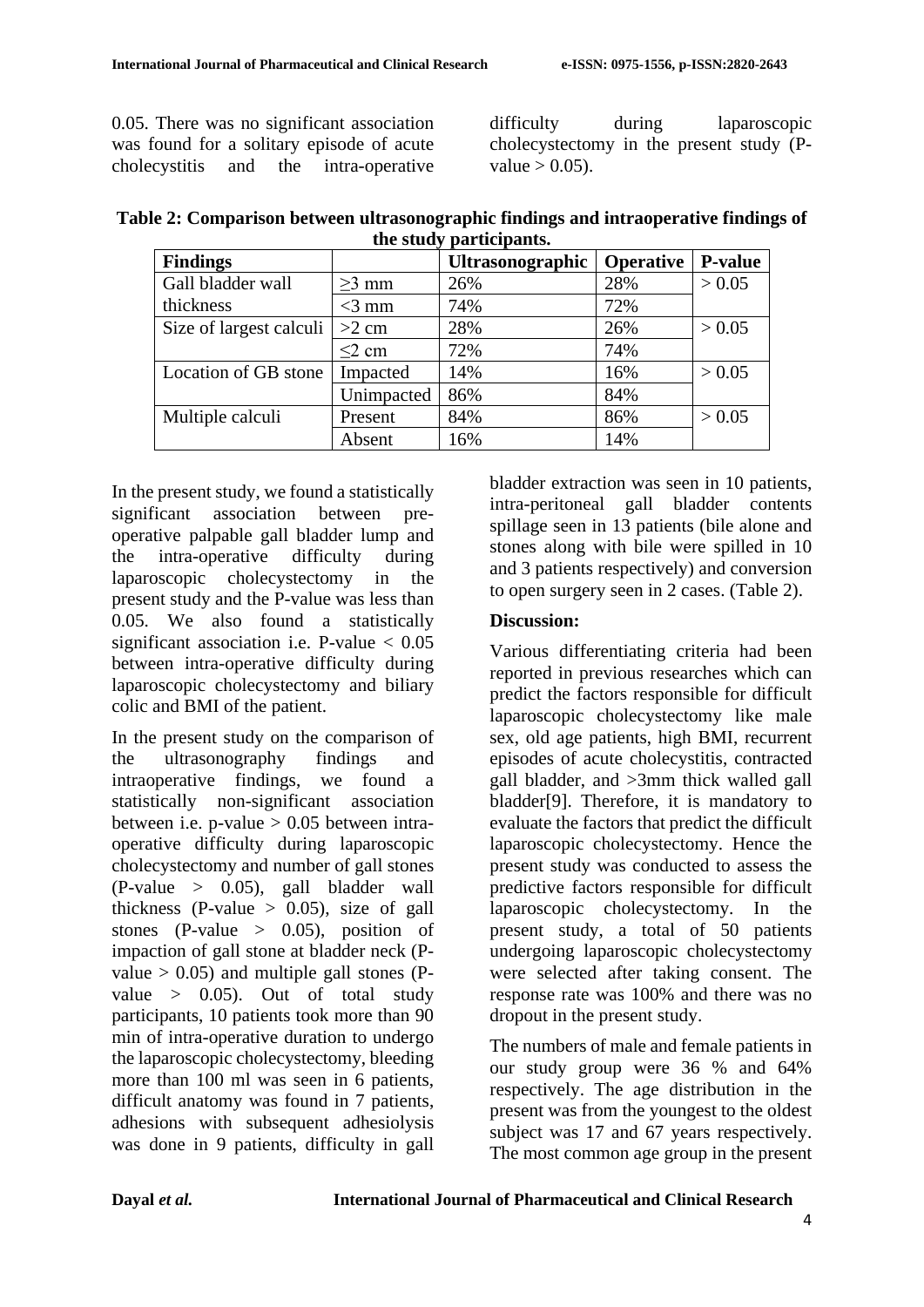study was 20-40 years and the mean age of study participants was  $31 \pm 4.9$  years. The preoperative factors were recorded and evaluated in the present study. There was no significant association was reported among the age, sex, and history of previous surgery with the intra-operative difficulty during laparoscopic cholecystectomy in the present study. Similar results reported in a study conducted by Gupta et al found no statistically significant association between age and sex of the patient with the intraoperative difficulty during laparoscopic cholecystectomy[10]. Similar results were also reported in a study conducted by Kanaan et al found no statistically significant association between history of previous surgery with the intra-operative difficulty during laparoscopic cholecystectomy[11].

In the present study, we found a statistically significant association between preoperative palpable gall bladder lump and the intra-operative difficulty during laparoscopic cholecystectomy in the present study and the P-value was less than 0.05. We also found a statistically significant association i.e. P-value  $< 0.05$ between intra-operative difficulty during laparoscopic cholecystectomy and biliary colic and BMI of the patient. Similar results were reported in a study conducted by Kama et al found that statistically significant association between preoperative palpable gall bladder lump and the intra-operative difficulty during laparoscopic cholecystectomy[12]. Similar results were also reported in a study conducted by Fried et al found that statistically significant association i.e. pvalue < 0.05 between intra-operative difficulty during laparoscopic cholecystectomy and biliary colic and BMI of the study participants[13].

Out of total study participants, 10 patients took more than 90 min of intra-operative duration to undergo the laparoscopic cholecystectomy, bleeding more than 100 ml was seen in 6 patients, difficult anatomy was found in 7 patients, adhesions with subsequent adhesiolysis was done in 9 patients, difficulty in gall bladder extraction was seen in 10 patients, intra-peritoneal gall bladder contents spillage seen in 13 patients (bile alone and stones along with bile were spilled in 10 and 3 patients respectively) and conversion to open surgery seen in 2 cases. Similar results were also reported in a study conducted by Randhawa et al found that statistically significant association i.e. p-value < 0.05 between intra-operative difficulty during laparoscopic cholecystectomy and high BMI, thickwalled gall bladder, palpable gall bladder, and previous hospitalization[14]. Similar results were also reported in a study conducted by Lal P et al found that preoperative ultrasonography is of key importance in categorizing patients preoperatively suitable for laparoscopic cholecystectomy or not and also reducing complications and decreasing the conversion to the open procedure[15].

# **Conclusion:**

We concluded from the present study that acute cholecystitis increased gallbladder wall thickness, gall stones size  $>2$  cm in diameter, gall stone impacted at gallbladder neck, biliary colic, palpable gall bladder, and BMI  $>30$  kg/m2 had a significant association with difficult laparoscopic cholecystectomy and should be considered as risk factors for conversion to open surgery among patients with acute cholecystitis undergoing laparoscopic cholecystectomy. Since it is a small study with a relatively less sample size hence, the results of the present study can't be generalized to the general population. therefore, further elaborative research will be needed to formulate a score-based system based on variables to predict a difficult laparoscopic cholecystectomy.

# **References:**